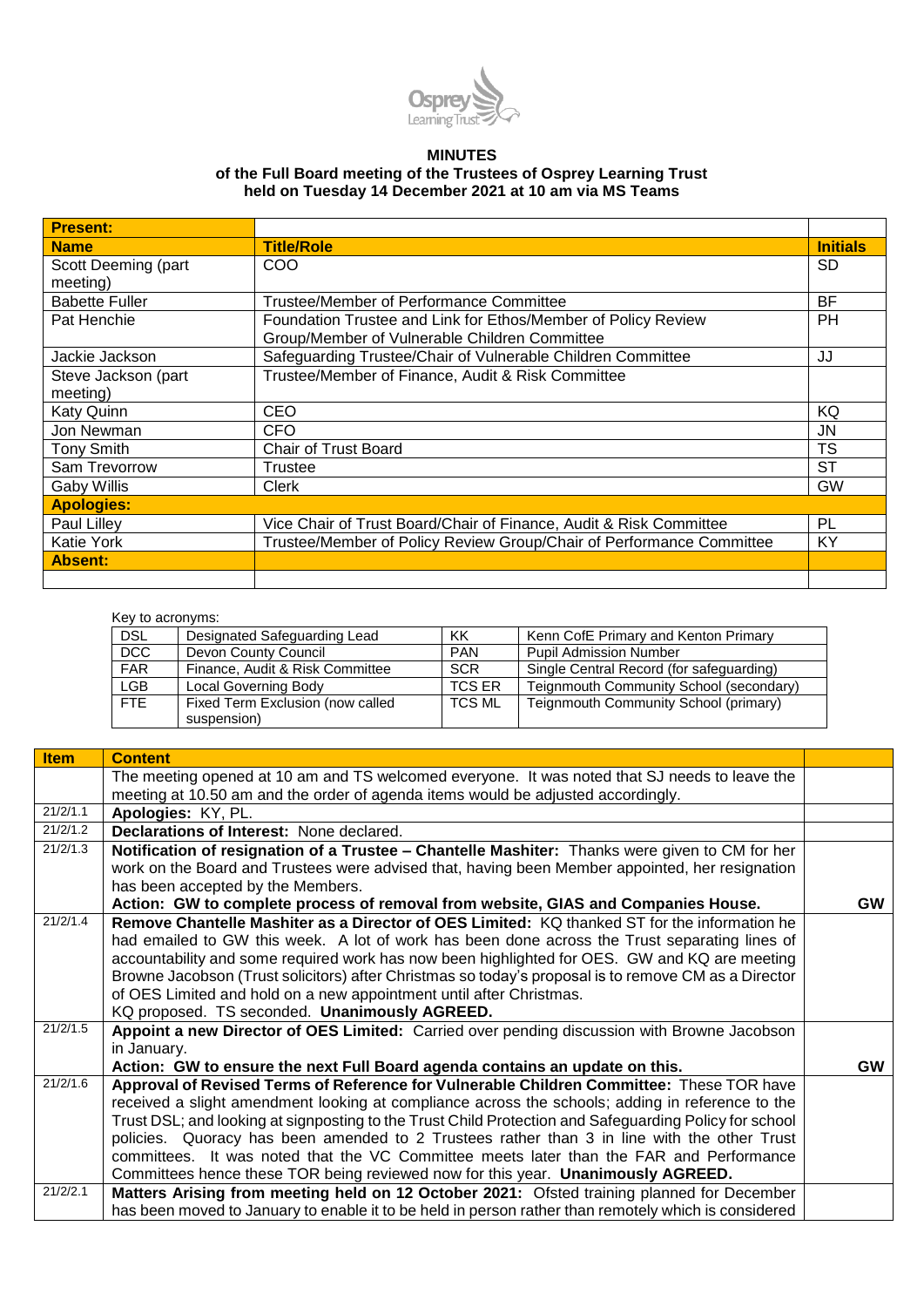

| <b>Item</b> | <b>Content</b>                                                                                                                                                                                             |  |
|-------------|------------------------------------------------------------------------------------------------------------------------------------------------------------------------------------------------------------|--|
|             | more beneficial. GW is researching more Trustee-specific training and it was noted in the recent                                                                                                           |  |
|             | skills audit that the NGA training portal came back as a positive. GW has arranged bespoke                                                                                                                 |  |
|             | safeguarding training for January for the Vulnerable Children Committee, and link local governors.                                                                                                         |  |
| 21/2/2.2    | JJ gave thanks to KQ for so quickly addressing the points raised in the recent meeting.<br>Accept Minutes of the Previous Meeting as a True and Accurate Record: Unanimously                               |  |
|             | <b>ACCEPTED.</b>                                                                                                                                                                                           |  |
| 21/2/3.1    | CEO Report: Provided on the portal ahead of the meeting and questions were requested in advance.                                                                                                           |  |
|             | KQ on behalf of the Board thanked school leaders for the work they have done in this difficult year                                                                                                        |  |
|             | which has seen more Covid related staff absence and children absence this year. A new contingency<br>framework for schools was launched this week so schools are preparing to check remote learning        |  |
|             | platforms are in place to move to this if and when necessary. National picture around Omicron variant                                                                                                      |  |
|             | and isolation criteria will have an impact on staffing and this will be the tipping point for opening or                                                                                                   |  |
|             | closing schools. Work has been done by KQ and JN on issuing consistency to school leaders and                                                                                                              |  |
|             | sent to Heads this week with a view to putting this in place in January. The Trust have managed to                                                                                                         |  |
|             | keep all schools open; some bubbles moved to remote learning and it is a testament to schools and                                                                                                          |  |
|             | leaders keeping them open and all the hard work all staff have done. School leaders have made                                                                                                              |  |
|             | sensible decisions to allow as many of the Christmas activities as possible to happen for the children                                                                                                     |  |
|             | but via video etc rather than in person for parents/carers. Attendance figure is one to watch but that<br>is the national trend at the moment. Questions invited.                                          |  |
|             | Q: The Section 106 for Cockwood is time limited and the deadline is approaching - do we think this                                                                                                         |  |
|             | is a problem?                                                                                                                                                                                              |  |
|             | KQ invited SD to join the meeting as he has been working on this with Cockwood. SD joined the                                                                                                              |  |
|             | meeting. SD confirmed there is £164k available from DCC. The deadline is March 2022 but there is                                                                                                           |  |
|             | a query on when payment was received by Devon so this could be extended within 18 months. As                                                                                                               |  |
|             | long as a project is agreed by a point in March there will be time to put the works into place. The<br>Trust is currently working with 2 providers to draw up plans (MPS and TFQ), and both have different |  |
|             | solutions. DCC emails say they are happy for the scheme to be used for the existing school rather                                                                                                          |  |
|             | than a complete redevelopment of the site which was looked at previously, and there is no caveat                                                                                                           |  |
|             | now to increase PAN. Cockwood has already taken extra children from the developments in Dawlish                                                                                                            |  |
|             | and they are choosing Cockwood. It can't increase any further but reconfiguring is an option to make                                                                                                       |  |
|             | the school more fit for purpose so the news is all positive. Plans will go to DCC for approval when                                                                                                        |  |
|             | drawn up. Surveyors are on site next week carrying out a full land and building survey to consider<br>the options which will be shared with the Board at that point.                                       |  |
|             |                                                                                                                                                                                                            |  |
|             | KQ confirmed the Chair of the LGB is also involved in this. The aim is to enhance the school to make                                                                                                       |  |
|             | it more user friendly and flow better with more capacity for things such as small reading areas to                                                                                                         |  |
|             | improve the experience for children.                                                                                                                                                                       |  |
|             | Q: Stats for ER and ML in terms of FTE (now called suspension). Interesting almost as many girls                                                                                                           |  |
|             | as boys. ML incidents are concerning.                                                                                                                                                                      |  |
|             | KQ advised this was discussed at the VC committee and KQ went back to the Headteacher and                                                                                                                  |  |
|             | looked at the physical category of behaviour incidents. The feeling was it is children getting to know                                                                                                     |  |
|             | one another again in a much larger key stage bubble and setting boundaries about what is                                                                                                                   |  |
|             | acceptable.                                                                                                                                                                                                |  |
|             | Q: What are they doing to model better behaviour?<br>KQ stated there is a big push on reward structure with a collective school total to encourage the                                                     |  |
|             | children to work together for benefit of everyone. Rights Respecting Schools is also happening.                                                                                                            |  |
|             | Q: Is this an alarming increase?                                                                                                                                                                           |  |
|             | KQ replied it is a continuation.                                                                                                                                                                           |  |
|             |                                                                                                                                                                                                            |  |
|             | TS remarked that the recent Board skills audit was very encouraging with positive comments around<br>the induction process and e-learning platform set up by the Trust Governance Officer. Mentoring and   |  |
|             | coaching will be looked at and Ofsted training will be held in early January with the slides having                                                                                                        |  |
|             | been circulated already.                                                                                                                                                                                   |  |
| 21/2/5.1    | FAR Committee: SJ reported that the FAR committee received a presentation from Sharon Austen                                                                                                               |  |
|             | of Francis Clark on the Report and Accounts and Audit Completion Report for 2020-2021. The                                                                                                                 |  |
|             | general remark was that it was a positive audit and auditors commented on the amount of effort and                                                                                                         |  |
|             | work over the last year done by the Trust that have improved the quality of financial records. Nothing                                                                                                     |  |
|             | was flagged of specific concern. There are a few minor issues which are seen as improvement rather                                                                                                         |  |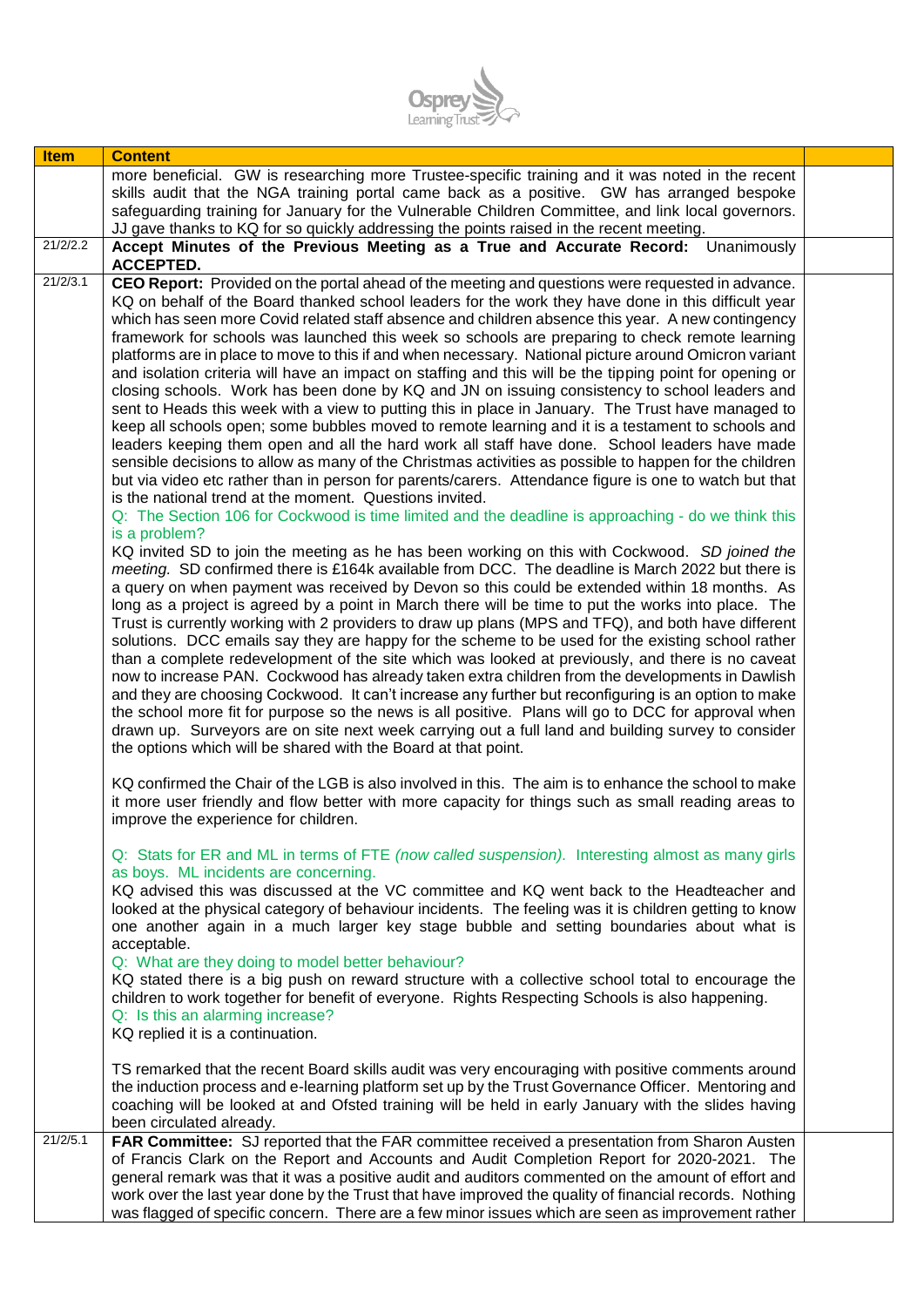

| <b>Item</b> | <b>Content</b>                                                                                                                                                                                                                                                                                                                                                                                                                                                                                                                                               |                 |
|-------------|--------------------------------------------------------------------------------------------------------------------------------------------------------------------------------------------------------------------------------------------------------------------------------------------------------------------------------------------------------------------------------------------------------------------------------------------------------------------------------------------------------------------------------------------------------------|-----------------|
|             | than correction such as some trial balance work which is already being done, and OES loss making<br>which was discussed. Overall a good audit and solid set of accounts. Reserves policy was discussed<br>and it was agreed to set this now at 8% of GAG which JN confirmed was about £600k and very close                                                                                                                                                                                                                                                   |                 |
|             | to monthly payroll.<br>Q: Are you content with that?<br>JN responded yes.                                                                                                                                                                                                                                                                                                                                                                                                                                                                                    |                 |
|             | SJ continued that pay progression recommendations were confirmed in line with budget and<br>approved. Some discussion took place around lettings with reviews of the costs being requested by<br>some historic users, and a fair and consistent approach was taken across each of those. Costs have<br>gone up to these groups but in line with the Lettings Policy. Work has been done around making the<br>management accounts easy to understand and it was suggested this continue going forward.<br>Financially in period the Trust is in a good place. |                 |
|             | Risk management was discussed and attention was drawn to a GDPR breach with Google Classroom<br>which has been addressed and cleared; and a subsequent suggestion of action in place around cyber<br>testing which will be ongoing. There has been flooding at Kenton and the Arts Centre at TCS ER<br>and loss adjustors have been instructed. JN updated the committee on the Pay Policy and confirmed<br>no changes to the previous document presented in September.                                                                                      |                 |
|             | Q: With regard to possible SIMS changes; a clause was put in about information sharing so the Trust<br>would be advised look at agreements made when schools converted.<br>KQ advised the proposal is to move the actual information system not the provider. The Trust would                                                                                                                                                                                                                                                                                |                 |
|             | be staying with Scomis which is the contractual part; the actual management system is the proposed<br>change. Following market research and attendance at demonstrations, the front runner at the<br>moment is Arbor. Lots of academy Trusts around the country are moving away from SIMS. Arbor<br>can provide reports from a Trust perspective and is much more time efficient also with HR and                                                                                                                                                            |                 |
|             | absence recording at a touch of a button.<br>Q: Now we are in funds can we earmark some of the reserves for the replacement of the astro pitch?<br>JN responded if that is deemed as the highest priority then yes. Figures for this year for the astro are                                                                                                                                                                                                                                                                                                  |                 |
|             | looking good. Having started the year hoping OES would break even, the indications now are that<br>there will be a surplus and the logical place would be investment in the astro.                                                                                                                                                                                                                                                                                                                                                                           |                 |
|             | TS asked the FAR Committee to look at this for the next meeting, taking income into account.<br>Action: GW to add this to next FAR Agenda for 1 February 2022.                                                                                                                                                                                                                                                                                                                                                                                               | <b>GW</b>       |
| 21/2/5.1    | Performance and Pay Review process for this year: SJ confirmed that the FAR Committee<br>reviewed anonymised pay progression recommendations provided by each school following their<br>appraisal process and meetings of each LGB's Pay and Performance Committee. The Executive<br>Team recommendations following appraisals were also reviewed and KQ had left the room when                                                                                                                                                                              |                 |
|             | appropriate. All recommendations for pay progression were approved and in line with what was<br>budgeted.                                                                                                                                                                                                                                                                                                                                                                                                                                                    |                 |
| 21/2/4.1    | Report and Accounts: KQ drew attention to the Audit Completion Report which had no red alerts<br>this year and some ambers which are being worked on JN summarised the report and reiterated<br>SJ's comment from the meeting that it is an improvement on the prior year and a testament to the                                                                                                                                                                                                                                                             |                 |
|             | work of the team. Financial highlight on page 38 shows the summary of funds with an increase from<br>last year's figure of £150k to now in excess of £700k. Comfortable reserve for the primaries and ER<br>has gone from deficit to a positive position. SJ stated the FAR Committee were aware of the balance                                                                                                                                                                                                                                              |                 |
|             | of keeping funds in the account vs need for investment.<br>TS proposed the Board approve the Report and Accounts and Audit Completion Report for 2020-<br>2021. SJ seconded. Unanimously APPROVED.                                                                                                                                                                                                                                                                                                                                                           |                 |
|             | Action: For signature and delivery to Francis Clark.<br>Meeting moved to Part II.                                                                                                                                                                                                                                                                                                                                                                                                                                                                            | <b>KQ/TS/JN</b> |
| 21/2/11.1   | Part II                                                                                                                                                                                                                                                                                                                                                                                                                                                                                                                                                      |                 |
| 21/2/11.2   | Part II                                                                                                                                                                                                                                                                                                                                                                                                                                                                                                                                                      |                 |
| 21/2/5.2    | Vulnerable Children Committee: PH and JJ visited KK and Cockwood and TCS ER and their                                                                                                                                                                                                                                                                                                                                                                                                                                                                        |                 |
|             | reports were presented in advance of the meeting. Key points to note were the new link at Cockwood                                                                                                                                                                                                                                                                                                                                                                                                                                                           |                 |
|             | being trained by outgoing one who is kindly staying on for a handover. Happy with processes here.                                                                                                                                                                                                                                                                                                                                                                                                                                                            |                 |
|             | Focus different at ER and met with new DSL and Deputy, Safeguarding link governor and Chair of<br>LGB but unfortunately weren't able to meet the Headteacher's PA. The picture at ER is more positive                                                                                                                                                                                                                                                                                                                                                        |                 |
|             | than last time. Use of the SCR was demonstrated and good systems are in place for children to                                                                                                                                                                                                                                                                                                                                                                                                                                                                |                 |
|             | report concerns. Support has been given from the Trust in terms of a cycle of business for LGB and                                                                                                                                                                                                                                                                                                                                                                                                                                                           |                 |
|             | the VC Committee, and thanks were given to KQ for this. Concern was voiced about the depth and                                                                                                                                                                                                                                                                                                                                                                                                                                                               |                 |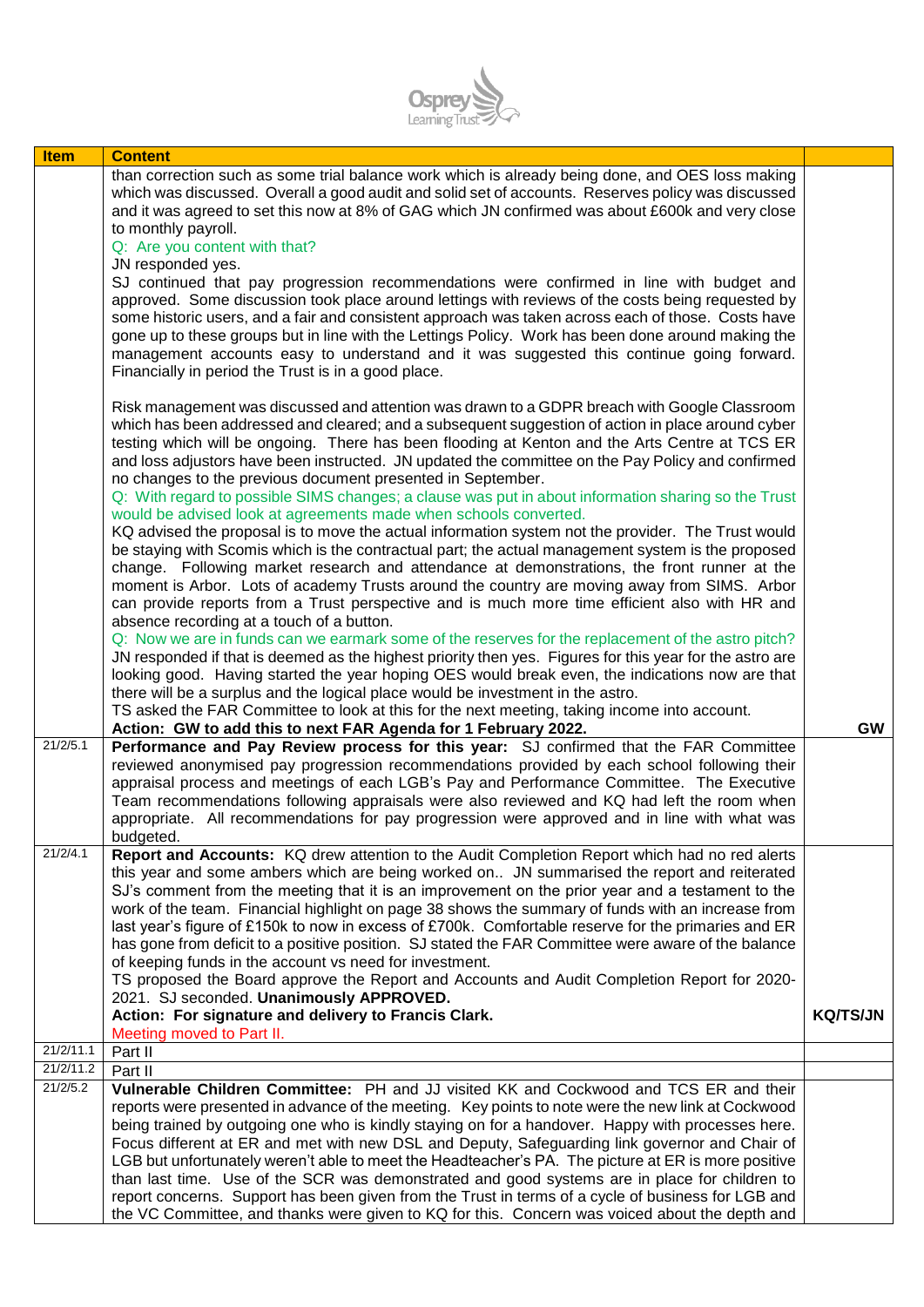

| <b>Item</b> | <b>Content</b>                                                                                                                                                                                                                                                                                                                                                                                                                                                                                                                                                                                                                                                                                                        |              |
|-------------|-----------------------------------------------------------------------------------------------------------------------------------------------------------------------------------------------------------------------------------------------------------------------------------------------------------------------------------------------------------------------------------------------------------------------------------------------------------------------------------------------------------------------------------------------------------------------------------------------------------------------------------------------------------------------------------------------------------------------|--------------|
|             | number of needs for students and it is felt more support is needed pastorally which KQ is addressing.<br>Ongoing issues with social services were noted and KQ has given JJ the name of the new social<br>services lead for Devon to make contact and address concerns.<br>SJ left the meeting.                                                                                                                                                                                                                                                                                                                                                                                                                       |              |
|             | KQ advised that from January the Trust has access to an employee assistance programme which is<br>being launched on inset day. This gives all staff access to confidential counselling services and some<br>will be tailored towards the DSLs as an avenue to share feelings, etc about what they are dealing<br>with. Social services gaps are a national problem and schools are having to pick this up. It is felt the<br>new lead for Devon is committed to this but it is a huge task. The importance of the correct timeline<br>of events in the wider picture when approaching social services for decisions was highlighted.                                                                                  |              |
|             | KQ confirmed that Teignmouth and Dawlish have an Education Welfare Officer but that department<br>have moved more into the role of prosecuting for non-attendance.<br>Action: KQ to provide name of this person to JJ.                                                                                                                                                                                                                                                                                                                                                                                                                                                                                                |              |
|             | JJ commented that the discussion at ER was more incident based at that meeting and behaviour is<br>another focus following the recent Ted Wragg review and report that has been carried out. KQ<br>warned if the school is proposing a new behaviour system more robust and fit for purpose with clearer<br>guidelines, it is to be expected there will be a spike in behaviour and suspensions as it is about setting<br>a new tone and objective.                                                                                                                                                                                                                                                                   |              |
|             | Q: Will there be monitoring of the tutor sessions?<br>KQ responded that a review of tutor time will be carried out by an external party on 12 January and<br>will also pick up on bullying feedback. The Ted Wragg re-review is already in place for 18 February.<br>Q: Online safety happens at home as much as at school. How far is our responsibility there and how<br>do we know what happens at home?                                                                                                                                                                                                                                                                                                           |              |
|             | KQ stated our role is as educators and it is within our online safety ICT curriculum to educate about<br>what is acceptable and not online. Parents have the responsibility at home. We have responsibility<br>to hold parent sessions and also, linked to the GDPR breach that was discussed in FAR, a review<br>will be carried out in the new year by the internal auditors, Thompson Jenner, for cyber security and<br>safety. This will include work on the curriculum and whether it is fit for purpose.<br>Q: Will that include things such as sexting?                                                                                                                                                        |              |
|             | KQ advised in the new Behaviour Policy phones have to be put away - enforcement of the policy by<br>the school is key here.                                                                                                                                                                                                                                                                                                                                                                                                                                                                                                                                                                                           |              |
| 21/2/6.1    | Risk Register - Trust: KQ highlighted three changes that were discussed at the Members' meeting<br>and FAR Committee. Safeguarding grading has been amended to reflect some of the concerns<br>flagged at VC Committee and acknowledge awareness, with specific text around TCS ER. Second<br>change is around GDPR cyber security and ICT operations which have increased due to Google<br>Classrooms interfacing with parent phones with a Google account and a setting that didn't work.<br>Thompson Jenner are going to do some testing around this. Third change is Estates which has been<br>escalated following the Kenton flood with a particular risk there. These will be reviewed at the FAR<br>Committee. |              |
|             | Q: Can you clarify "Trust team to undertake environment survey for flood prevention at Kenton"?<br>KQ replied that SD has been on site and is working with the local authority, DfE and Environment<br>Agency. There were more than 4 houses and a public building flooded which triggered a particular<br>survey.                                                                                                                                                                                                                                                                                                                                                                                                    |              |
|             | Action: Trustees to be kept advised of progress on this.                                                                                                                                                                                                                                                                                                                                                                                                                                                                                                                                                                                                                                                              | <b>KQ/SD</b> |
| 21/2/7.1    | Schools/LGBs: TCS has recommended appointment for 2 staff governors: Luke Marchant for ML<br>and Kamel Benchouiha for ER following a robust process which was overseen by GW. Redacted<br>application forms have been circulated via the portal. Unanimously AGREED. KQ advised Trustees<br>that the Chair of the LGB has confirmed care will be taken to assign the staff governors to committees<br>not conflicting with their day jobs.                                                                                                                                                                                                                                                                            |              |
| 21/2/7.2    | Kenn and Kenton: Jan Caig has resigned as a Local Governor and Chair following long service.<br>Unanimously ACCEPTED. TS to pass on thanks to Jan at the Chairs' Group meeting later today.                                                                                                                                                                                                                                                                                                                                                                                                                                                                                                                           |              |
| 21/2/8.1    | Covid Risk Assessments: KQ confirmed that responsibility for these are with the Trust but the<br>LGBs monitor the implementation for the individual schools. A standard sheet is completed for each                                                                                                                                                                                                                                                                                                                                                                                                                                                                                                                   |              |
|             | visit and checks made that the risk assessment statements are actually happening in school.<br>KQ alerted Trustees that things may look very different in January and there may be a need to put                                                                                                                                                                                                                                                                                                                                                                                                                                                                                                                      |              |
|             | documents on the Trust portal in early January for review and approval. The Chairs of LGBs will also                                                                                                                                                                                                                                                                                                                                                                                                                                                                                                                                                                                                                  |              |